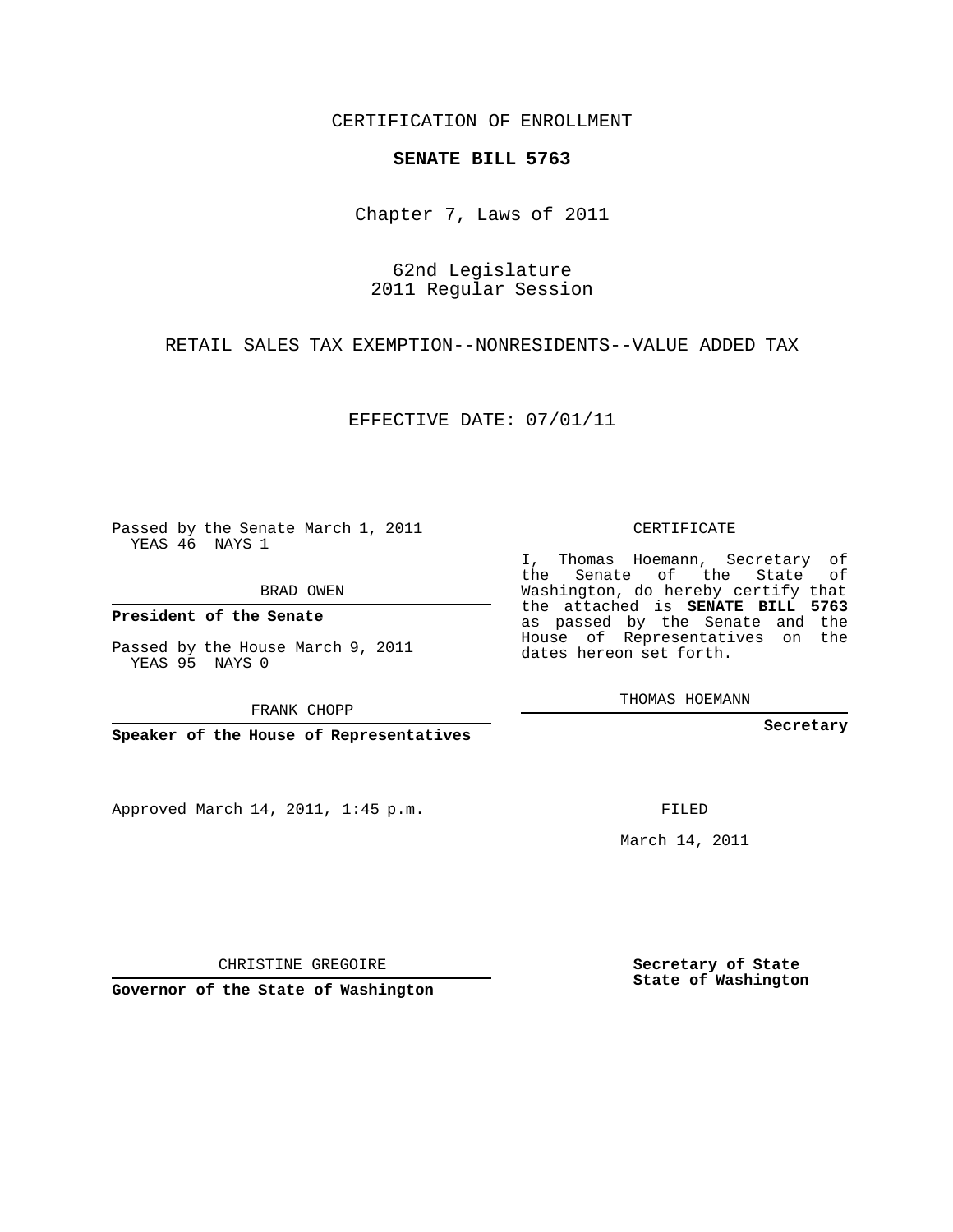# **SENATE BILL 5763** \_\_\_\_\_\_\_\_\_\_\_\_\_\_\_\_\_\_\_\_\_\_\_\_\_\_\_\_\_\_\_\_\_\_\_\_\_\_\_\_\_\_\_\_\_

\_\_\_\_\_\_\_\_\_\_\_\_\_\_\_\_\_\_\_\_\_\_\_\_\_\_\_\_\_\_\_\_\_\_\_\_\_\_\_\_\_\_\_\_\_

Passed Legislature - 2011 Regular Session

**State of Washington 62nd Legislature 2011 Regular Session**

**By** Senators Ranker, Ericksen, Morton, Fraser, and Shin; by request of Department of Revenue

Read first time 02/10/11. Referred to Committee on Ways & Means.

 1 AN ACT Relating to amending the existing nonresident retail sales 2 tax exemption; amending RCW 82.08.0273; providing an effective date; 3 and declaring an emergency.

4 BE IT ENACTED BY THE LEGISLATURE OF THE STATE OF WASHINGTON:

 5 **Sec. 1.** RCW 82.08.0273 and 2010 c 106 s 215 are each amended to 6 read as follows:

 7 (1) The tax levied by RCW 82.08.020 does not apply to sales to 8 nonresidents of this state of tangible personal property, digital 9 goods, and digital codes, when  $((\text{such})\)$ :

10 (a) The property is for use outside this state( $(\frac{1}{2}$  and));

11 (b) The purchaser  $((+a))$  is a bona fide resident of <u>a province or</u> 12 territory of Canada or a state, territory, or possession ((or Province 13 of Canada)) of the United States, other than the state of Washington; 14 and

15 (i) Such state, possession, territory, or province ((<del>of Canada</del>)) 16 does not impose  $((a))_{L}$  or have imposed on its behalf, a generally 17 applicable retail sales tax ((or)), use tax, value added tax, gross 18 receipts tax on retailing activities, or similar generally applicable 19  $\frac{\text{tax}}{\text{c}}$  of three percent or more<u>;</u> or( $(\tau)$ )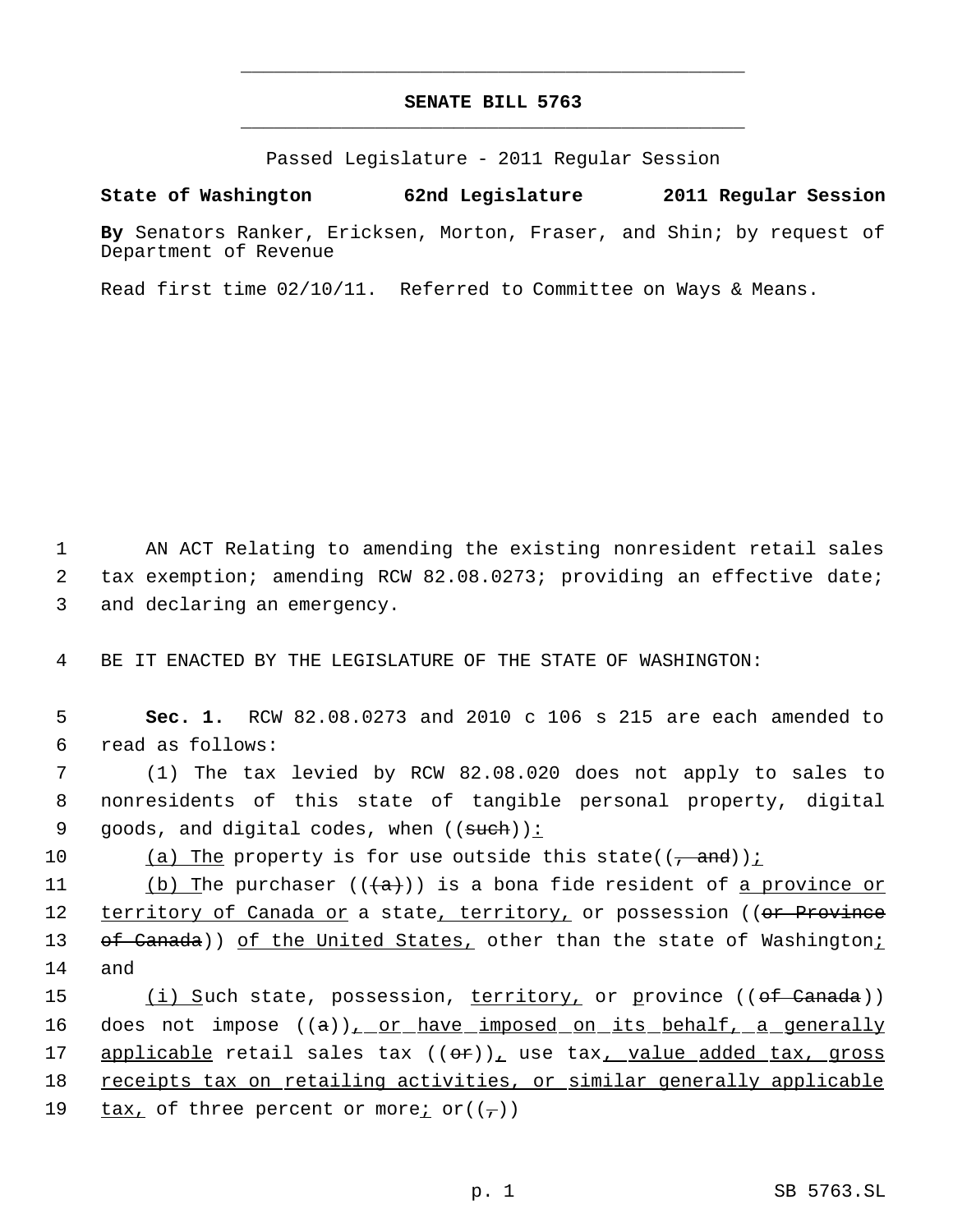1 (ii) If imposing ((such)) a tax described in (b)(i) of this 2 subsection, ((permits)) provides an exemption for sales to Washington 3 residents ((exemption from otherwise taxable sales)) by reason of their 4 residence( $(\tau)$ ) *i* and

 $((+b))$   $(c)$  The purchaser agrees, when requested, to grant the department of revenue access to such records and other forms of verification at his or her place of residence to assure that such purchases are not first used substantially in the state of Washington.

 (2) Notwithstanding anything to the contrary in this chapter, if parts or other tangible personal property are installed by the seller during the course of repairing, cleaning, altering, or improving motor vehicles, trailers, or campers and the seller makes a separate charge for the tangible personal property, the tax levied by RCW 82.08.020 does not apply to the separately stated charge to a nonresident purchaser for the tangible personal property but only if the separately stated charge does not exceed either the seller's current publicly stated retail price for the tangible personal property or, if no publicly stated retail price is available, the seller's cost for the tangible personal property. However, the exemption provided by this section does not apply if tangible personal property is installed by the seller during the course of repairing, cleaning, altering, or improving motor vehicles, trailers, or campers and the seller makes a single nonitemized charge for providing the tangible personal property and service. All of the requirements in subsections (1) and (3) through (6) of this section apply to this subsection.

 (3)(a) Any person claiming exemption from retail sales tax under the provisions of this section must display proof of his or her current nonresident status as provided in this section.

 (b) Acceptable proof of a nonresident person's status includes one piece of identification such as a valid driver's license from the jurisdiction in which the out-of-state residency is claimed or a valid identification card which has a photograph of the holder and is issued by the out-of-state jurisdiction. Identification under this subsection (3)(b) must show the holder's residential address and have as one of its legal purposes the establishment of residency in that out-of-state jurisdiction.

 (c) In lieu of furnishing proof of a person's nonresident status under (b) of this subsection (3), a person claiming exemption from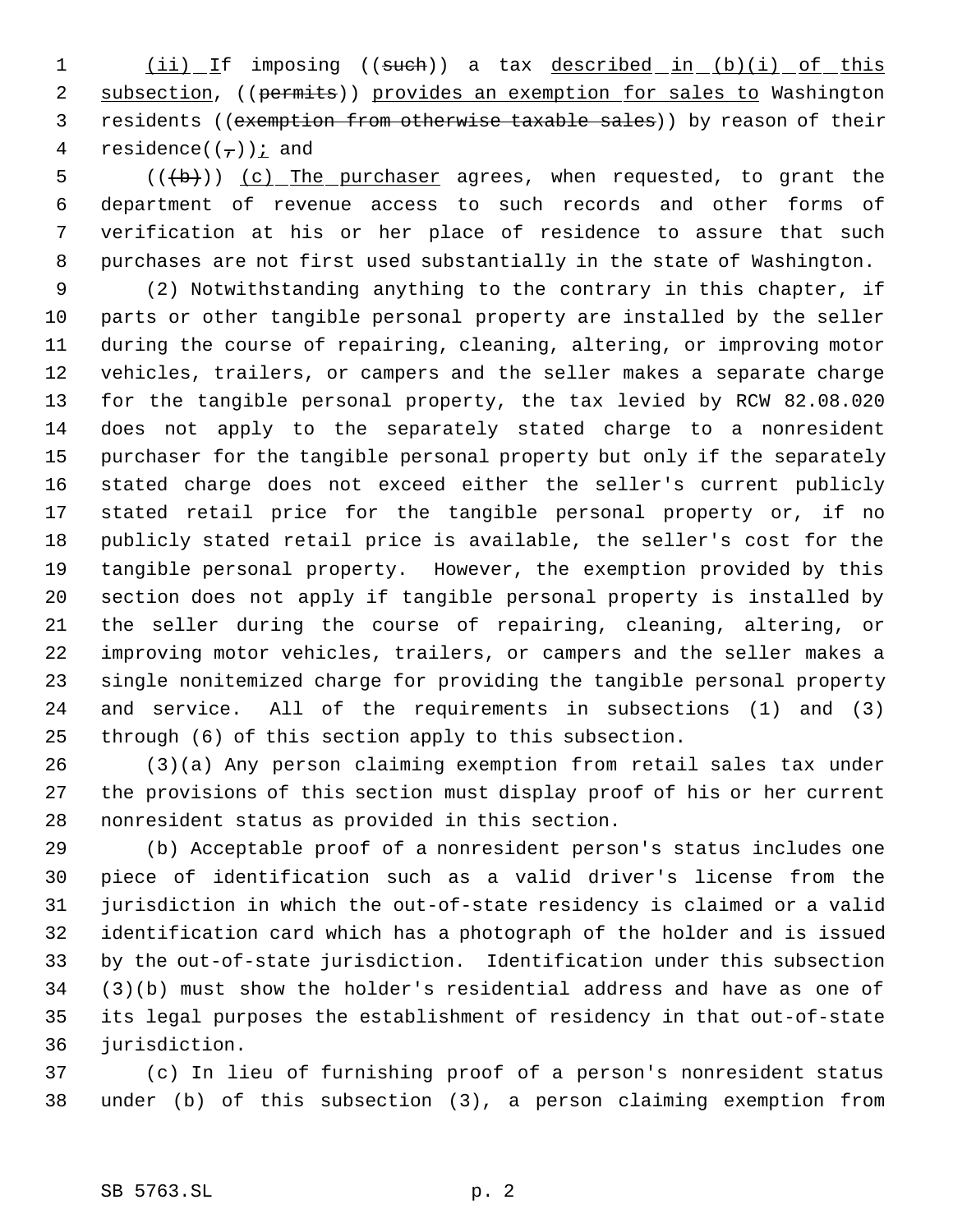retail sales tax under the provisions of this section may provide the seller with an exemption certificate in compliance with subsection (4)(b) of this section.

 (4)(a) Nothing in this section requires the vendor to make tax exempt retail sales to nonresidents. A vendor may choose to make sales to nonresidents, collect the sales tax, and remit the amount of sales tax collected to the state as otherwise provided by law. If the vendor chooses to make a sale to a nonresident without collecting the sales tax, the vendor must examine the purchaser's proof of nonresidence, determine whether the proof is acceptable under subsection (3)(b) of this section, and maintain records for each nontaxable sale which shall show the type of proof accepted, including any identification numbers where appropriate, and the expiration date, if any.

 (b) In lieu of using the method provided in (a) of this subsection to document an exempt sale to a nonresident, a seller may accept from the purchaser a properly completed uniform exemption certificate approved by the streamlined sales and use tax agreement governing board or any other exemption certificate as may be authorized by the department and properly completed by the purchaser. A nonresident purchaser who uses an exemption certificate authorized in this subsection (4)(b) must include the purchaser's driver's license number or other state-issued identification number and the state of issuance.

 (c) In lieu of using the methods provided in (a) and (b) of this subsection to document an exempt sale to a nonresident, a seller may capture the relevant data elements as allowed under the streamlined sales and use tax agreement.

 (5)(a) Any person making fraudulent statements, which includes the offer of fraudulent identification or fraudulently procured identification to a vendor, in order to purchase goods without paying retail sales tax is guilty of perjury under chapter 9A.72 RCW.

 (b) Any person making tax exempt purchases under this section by displaying proof of identification not his or her own, or counterfeit identification, with intent to violate the provisions of this section, is guilty of a misdemeanor and, in addition, is liable for the tax and subject to a penalty equal to the greater of one hundred dollars or the tax due on such purchases.

(6)(a) Any vendor who makes sales without collecting the tax and